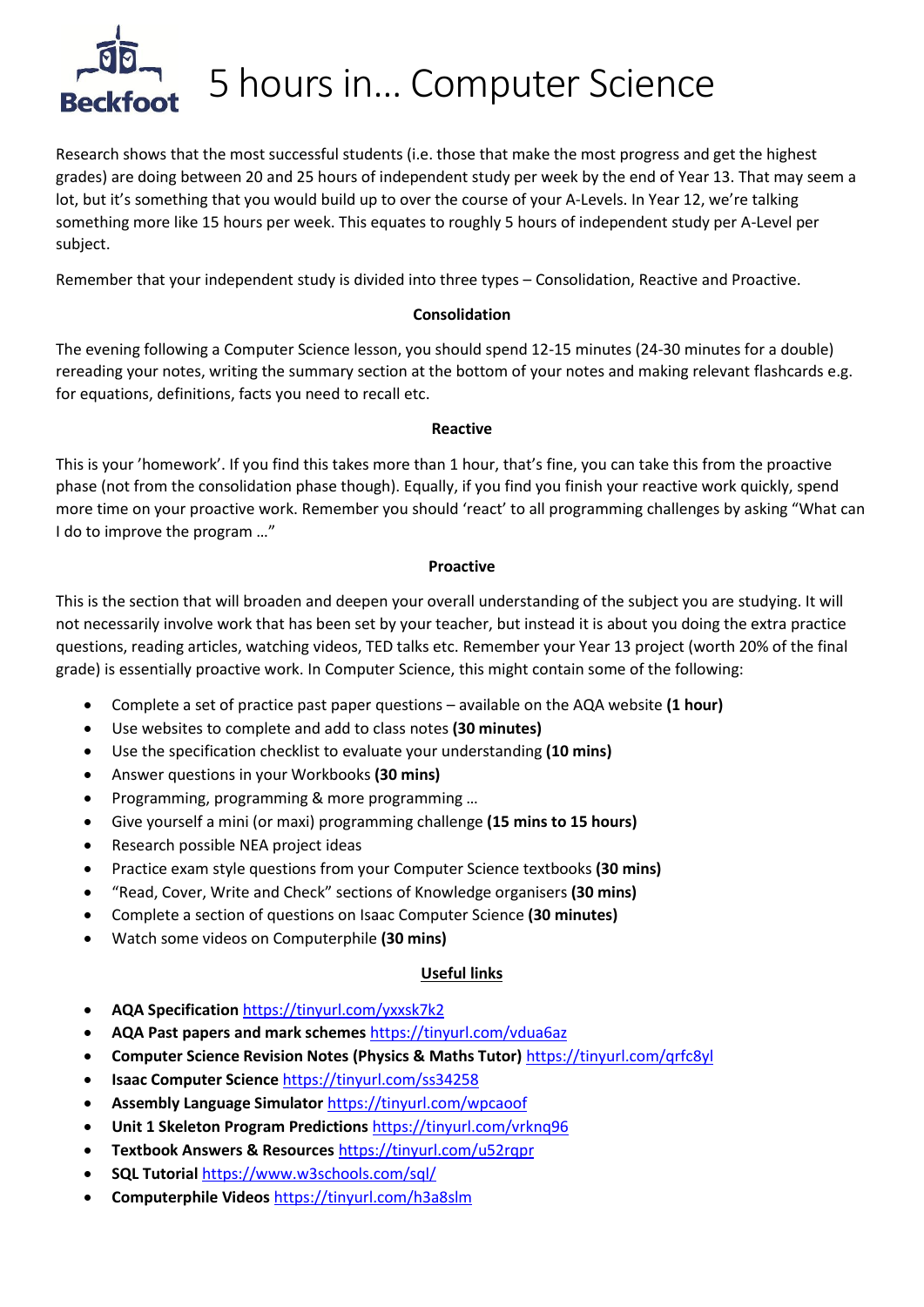

# 5 hours in… Computer Science – your weekly review

**Week beginning: \_\_\_\_\_\_\_\_\_\_\_\_\_\_\_\_\_**

What have I been learning with Mr Kendall?

| <b>Consolidation (tick</b><br>when complete) |  | <b>Reactive 1</b> | <b>Reactive 2</b> | <b>Proactive 1</b> | <b>Proactive 2</b> | <b>Proactive 3</b> |
|----------------------------------------------|--|-------------------|-------------------|--------------------|--------------------|--------------------|
| Lesson 1                                     |  |                   |                   |                    |                    |                    |
| Lesson 2                                     |  |                   |                   |                    |                    |                    |
| Lesson 3                                     |  |                   |                   |                    |                    |                    |
| Lesson 4                                     |  |                   |                   |                    |                    |                    |
| Lesson 5                                     |  |                   |                   |                    |                    |                    |
| <b>Time spent</b>                            |  |                   |                   |                    |                    |                    |

Total time spent on Independent Learning in Computer Science this week:

Areas that require further review **Things I need to ask Mr Kendall** 

**Checked by: \_\_\_\_\_\_\_\_\_\_\_\_\_\_\_\_\_\_\_\_ (teacher)**